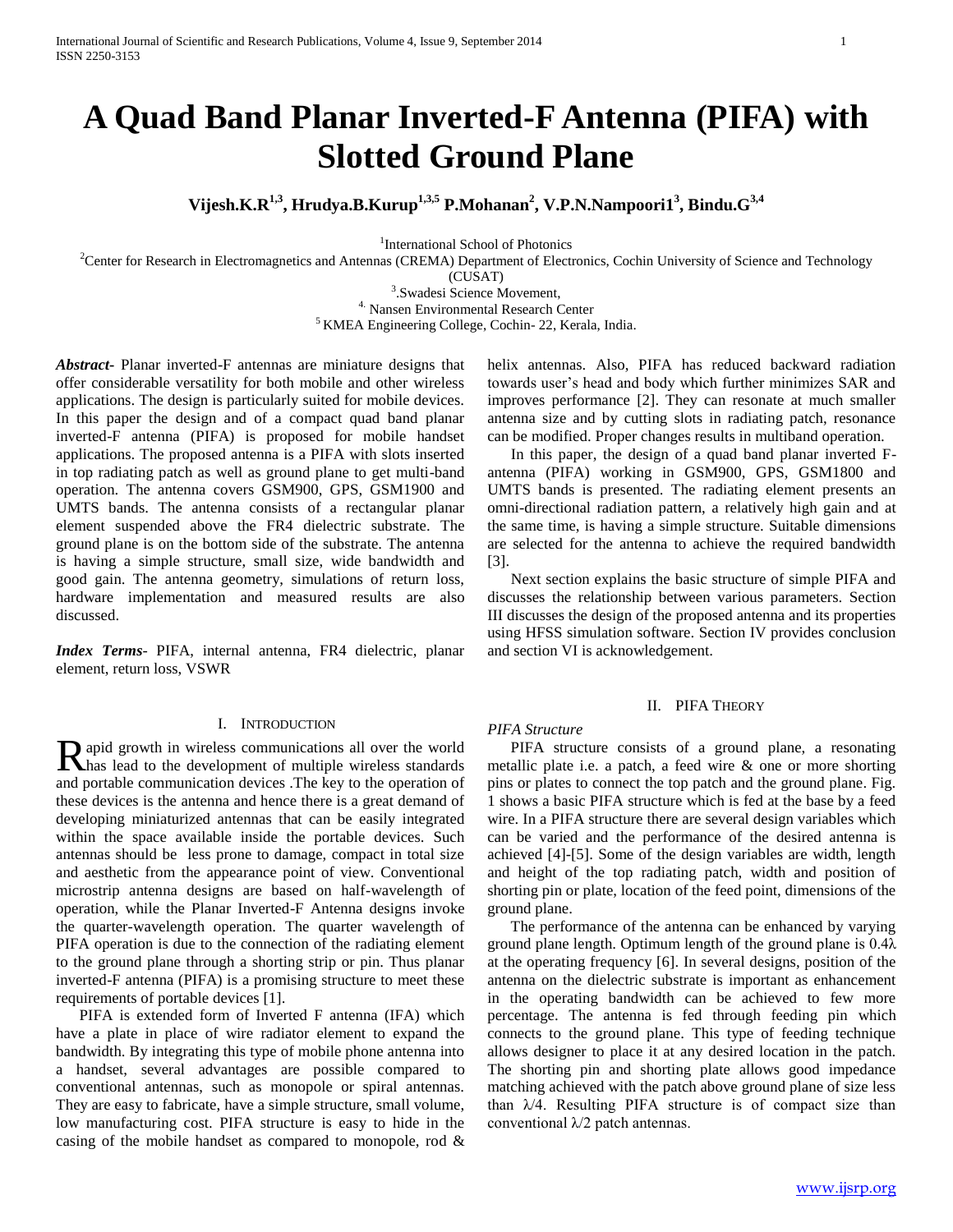

#### **Fig.1: Basic PIFA Structure**

#### *B. Basic Design Equation*

 The frequency at which PIFA resonates can be calculated by using a basic formula as given below

 $L_1 + L_2 - W = \lambda_g/4$  (1)

Where  $L_1$  is Top patch length  $L_2$  is Top patch Width

 $\lambda$  is wavelength corresponding to resonant- frequency The wavelength here is the guided wavelength which is given as

 $\lambda_g = \lambda_0 / \epsilon_r$  (2) This equation stems from the theory that if we arbitrarily take a point far away from the short circuit edge on the top radiating patch , and calculate the current path , on an average it will be equal to  $L_1+L_2-W$ But  $\lambda_0 = c/f$  (3)

 Also PIFA sits on top of a dielectric substrate with permittivity  $\varepsilon_{\rm r}$ 

Therefore the above equation can be written as

$$
L_1 + L_2-W = c /4f\sqrt{\epsilon_T}
$$
  
Where c is the speed of light,  
f is the resonant frequency (4)

 Above equation represents that the resonant frequency is dependent on width and length of the top plate, the width of the shorting plate and the substrate used. Further more if the height of PIFA is taken as a parameter and if permittivity is taken as the effective permittivity respective to each substrate then the equation can be modified as

$$
L_1 + L_2-W + h = c \cdot 4f \sqrt{\varepsilon_{\text{ref}}}
$$
 (4)

 Where the effective permittivity respective to each substrate is approximated using Equation:

$$
\varepsilon_{\text{eff}} \approx \frac{\varepsilon_r + 1}{2} \, .
$$

 The equation shows that the sum of the width and length of the top plate should be  $\lambda/4$ . This approximation is very rough and does not cover all the parameters that significantly affects the resonant frequency of the antenna [7]. As width of the shorting plate also affects resonant frequency of the antenna. So, reduction in the width of shorting plate results in lowering the resonant frequency and vice versa.

 By analyzing the resonant frequency and bandwidth characteristics we can determine the optimum location of the feed point, at which minimum return loss is to be obtained. By optimizing the spacing between feed point and shorting point impedance matching of the PIFA can be obtained .To broaden the bandwidth of PIFA structure various techniques have been employed and the most widely used method is to increase the height of the shorting plate which finally results in increase of volume[8]. Several other techniques can also be used to enhance the bandwidth of a PIFA namely using dielectric material of high permittivity [9], using capacitive loading, using additional shorting plate etc.

#### III. PROPOSED ANTENNA



**Fig.2: 3-D view of proposed antenna structure**

 The structure of the proposed PIFA antenna is shown in Fig.2 The proposed PIFA antenna consists of main radiating patch, a rectangular ground plane, a shorting plate, coaxial feed and a ground plane. Slots are inserted in the top radiating patch as well as ground plane so as to obtain multi-band operation. The antenna is designed using a dielectric material as FR-4 which has loss tangent,  $\delta = 0.02$ , dielectric constant,  $\epsilon = 4.4$  and substrate height,  $h = 1.6$  mm.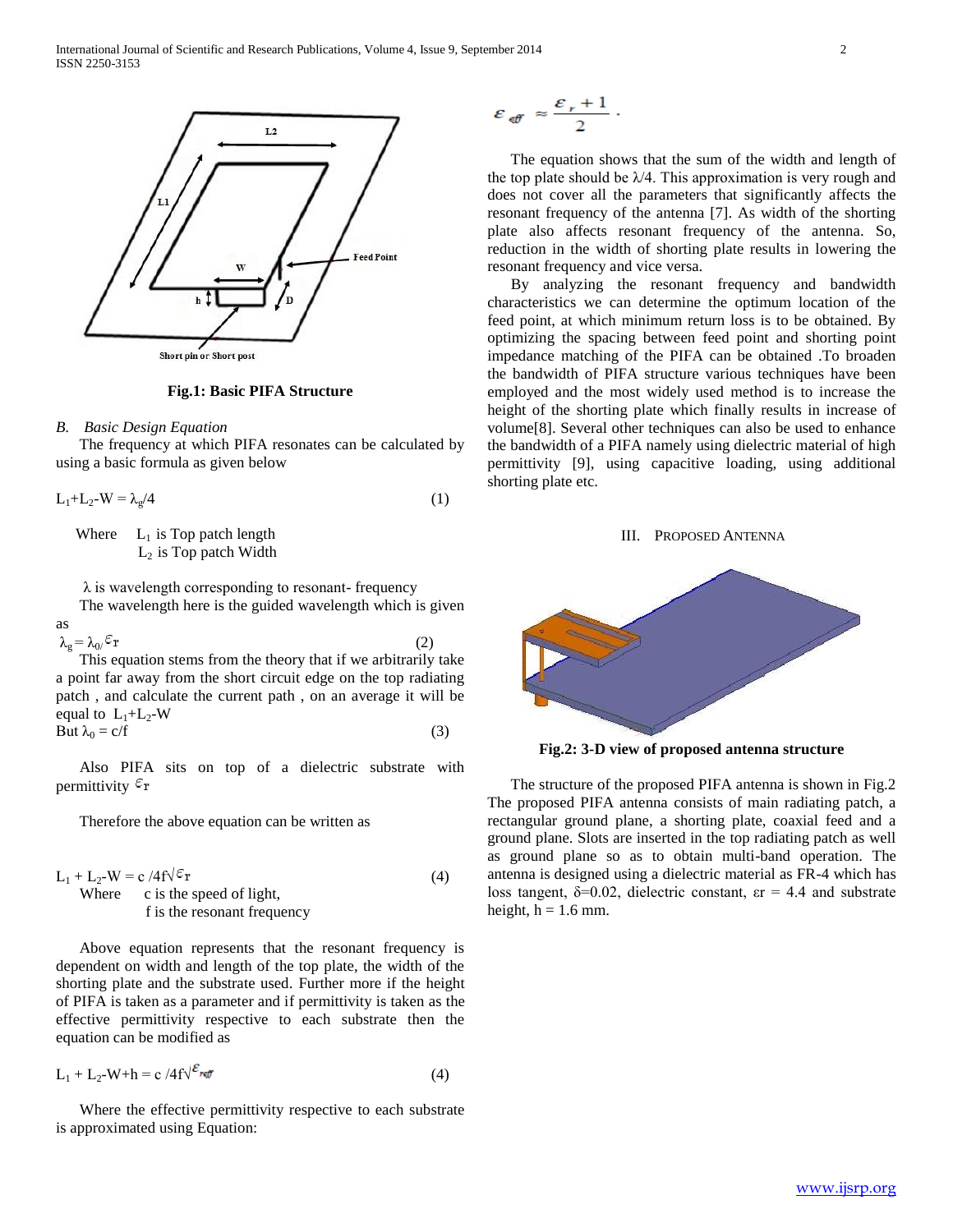

*Fig.2: Dimensions of a)Top Radiating Patch b)Ground plane*

 Feeding point source is used to excite the structure. Total dimensions of the radiating parts of the antenna are 20 x 28.5 mm<sup>2</sup>. And that of ground plane are 120 x 50 mm<sup>2</sup>. Height of the antenna is 8mm.It can be observed that radiating parts covers small portion of the total size of the antenna leaving more space available for other electronic components [10].

 Table 1 shows the detailed dimensions of the proposed antenna having a rectangular radiating patch and ground plane

*TABLE 1: Detailed Dimensions of Proposed Antenna*

| Parameter        | Value (mm)      |
|------------------|-----------------|
| (ground)         | 100             |
| (ground)         | 50              |
| $\gamma$ (patch) | 50              |
| (Patch)          | $\overline{21}$ |
| (Short)          | 10              |
| short)           | 8               |

 The simulation and analysis of the proposed antenna is done using High Frequency Structure Simulator (HFSS). The simulated reflection coefficient (S11) also known as return loss is presented in Fig. 3. It can be observed from S11 plot that the antenna covers the 850 MHz GSM band. The cellular and noncellular bands covered by the proposed antenna are GSM900, GPS, GSM1900, PCS and UMTS bands.

 The space between ground plane and top plate is air filled; here air is used as dielectric material [11]. Using a dielectric material between ground plane and top plate has effect on gain and bandwidth of PIFA antenna**.** To get good return loss and gain, the height of top plate selected is 10 mm. The ground plane,

shorting plate and top plate are made perfect electrical conductor (pec) [12].



 The bandwidth here can be specified as impedance bandwidth for which return loss S11 is -6 dB as this value is good enough for mobile handset applications. Also frequency bandwidth can be specified for voltage standing wave ratio (VSWR) less than 2:1 which is equivalent to 10 dB level.



**Fig. 4: The Simulated 3-D radiation pattern of proposed PIFA at a)960 MHz b)1.28GHz c)1.85GHz d)2.06 GHz**

 At this level 10% of the incident power is reflected back at the source.Therefore, the impedance bandwidth of the proposed PIFA design is the difference between upper and lower frequency which is 0.096 GHz, 0.075GHz, 0.105GHz, and 0.113GHz.

 The simulated radiation patterns at resonant frequencies are given Fig. 4. The radiation pattern is the relative distribution of power radiated as a function of direction. Usually radiation pattern is determined in the far-field region. It can be seen that the antenna has a an Omni-directional radiation pattern in the